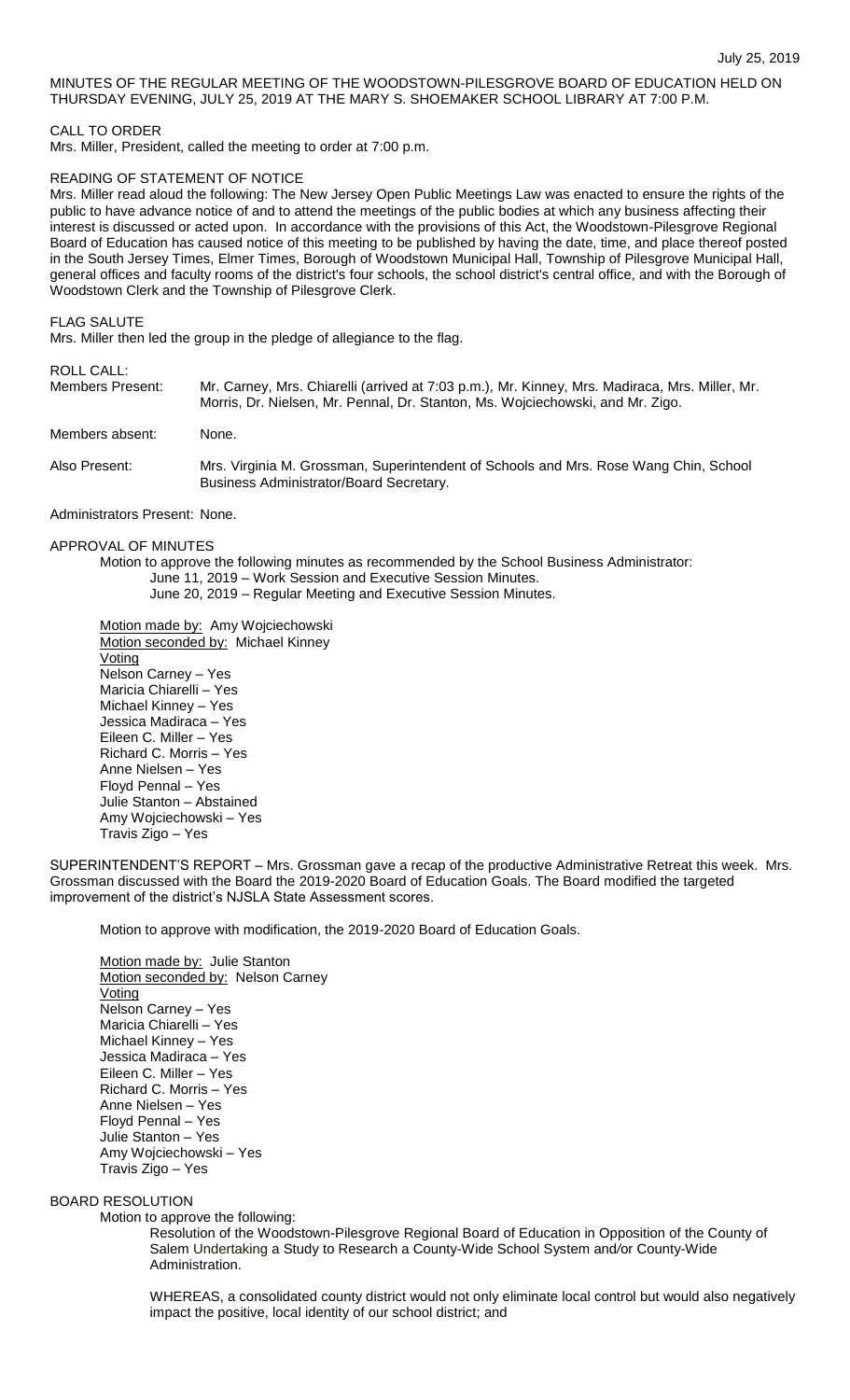WHEREAS, a consolidated county district may not appropriately meet the individual academic, social and emotional need of students in Districts in the County; and

WHEREAS, the anticipated tax relief from regionalization would be negated by the need to effectively run a school district that provides student academic curricula and social/emotional support, leadership for high standards and oversight of state compliance; and

WHEREAS, not all of the current models of county-based school districts are successful, nor do they prove that consolidation or regionalization may be achievable in Salem County; and

WHEREAS, the Woodstown-Pilesgrove Regional Board of Education is not in support of the County of Salem undertaking a study to explore the idea of regionalization or consolidation of school districts in the County of Salem, which would include the effectiveness and detriments of such a proposal, as the cost of such study would pose an unnecessary expense to the residents of the State;

NOW THEREFORE BE IT RESOLVED, that the Woodstown-Pilesgrove Regional Board of Education is not in support of the County of Salem undertaking a study to explore the idea of regionalization or consolidation of school districts in the County of Salem, which would include the effectiveness and detriments of such a proposal, and where the cost of such study would be paid by the State of New Jerse*y*.

Motion made by: Julie Stanton Motion seconded by: Michael Kinney **Voting** Nelson Carney – Yes Maricia Chiarelli – Yes Michael Kinney – Yes Jessica Madiraca – Yes Eileen C. Miller – Yes Richard C. Morris – Yes Anne Nielsen – Yes Floyd Pennal – Yes Julie Stanton – Yes Amy Wojciechowski – Yes Travis Zigo – Yes

AUDIENCE PARTICIPATION (Agenda Items Only) - None

#### INSTRUCTION/CURRICULUM

Motion to approve the following as recommended by the Superintendent:

Joshua Stafford, from the Southwest Council, Inc., to provide grant funded anti-drug/alcohol awareness through the "Incorruptible Us" campaign at the Woodstown-Pilesgrove Regional High School.

Rose W. Chin to attend the SPELL JIF Joint Retreat at Congress Hall in Cape May, Scheduled for 9/25/2019 through 9/27/2019. All accommodations, meals and activities will be paid directly by the JIF.

Field Experience as follows:

| Student  | Location  | Staff   | University | Dates         | <b>vpe</b> |
|----------|-----------|---------|------------|---------------|------------|
| Erica    | Shoemaker |         | Wilmington | Fall 2019 (80 | Student    |
| Lucchesi |           | Dickson |            | days)         | Teaching   |

Field Trips for July 2019 as follows: (see page 455 through 456) High School field trip list. Curriculum field trip list.

Fundraiser list for July 2019. (see page 457 through 458)

Settlement agreement between the parents of NJ SMART #7343634169 and the Woodstown-Pilesgrove Regional Board of Education.

Textbook purchase of Pearson's enVision AGA product (AGA Pearson Mathematics) to be expensed in two installment payments as follows: \$22,160.77 due 7/1/2019 and \$22,160.73 due 7/1/2020. NOTE: The pilot revealed that enVision A/G/A helped our students look at math in new ways. Teacher were able to utilize technology to customize instruction, practice and assessments. This program will help our students become more self-directed and independent learners.

Yearly Plans/Handbooks as follows:

Affirmative Action Team to conduct a needs assessment for the Comprehensive Equity Plan. Submission of the proposed Comprehensive Equity Plan to the County Office.

Motion made by: Amy Wojciechowski Motion seconded by: Michael Kinney Voting Nelson Carney – Yes Maricia Chiarelli – Abstained on "We Fund Them" and "Snap Raise" from the fundraiser list only. Michael Kinney – Yes Jessica Madiraca – Yes Eileen C. Miller – Yes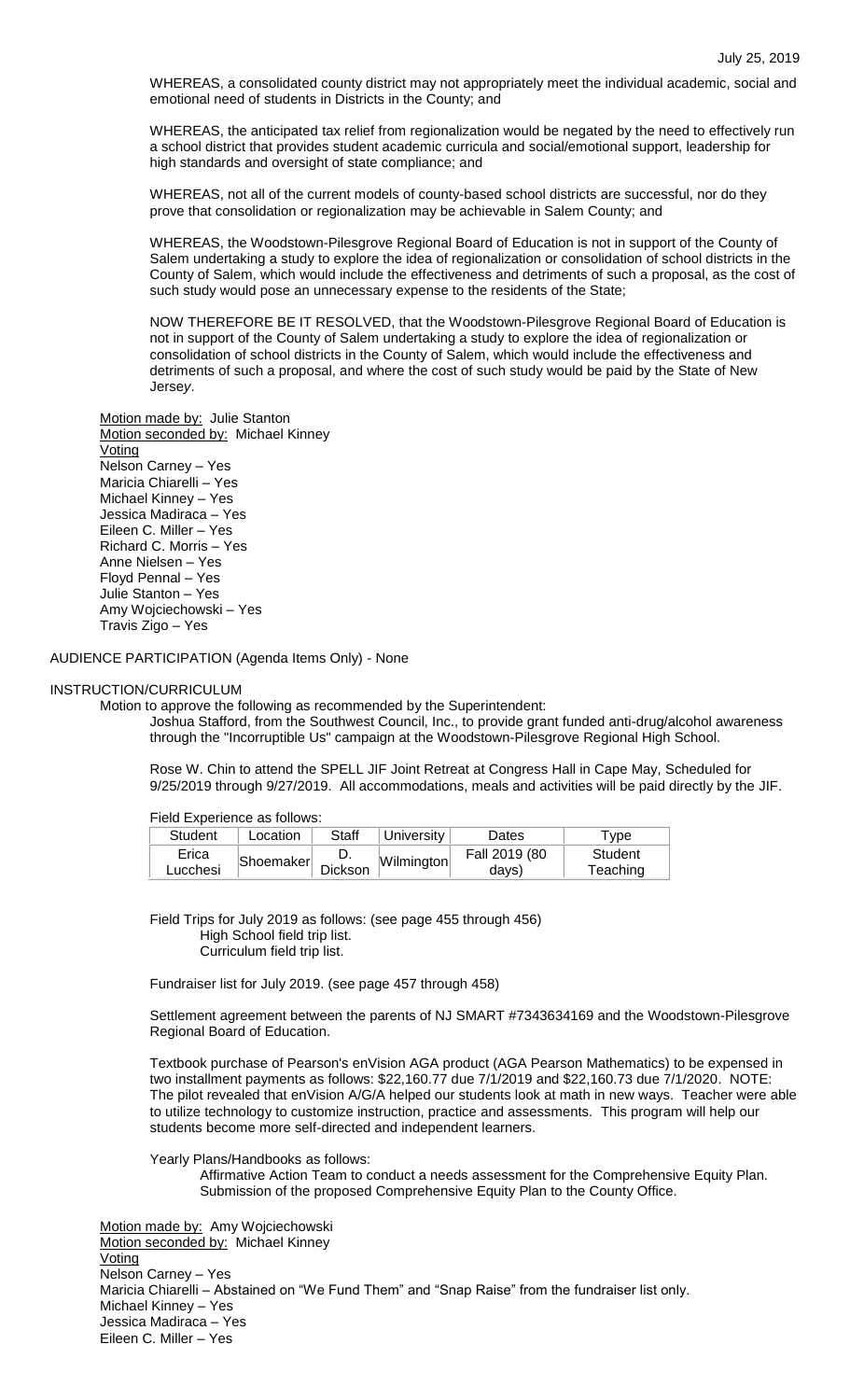Richard C. Morris – Yes

Anne Nielsen – Abstained on "We Fund Them" and "Snap Raise" from the fundraiser list only. Floyd Pennal – No on "Coin Drop", "We Fund Them", and Snap Raise" from the fundraiser list only. Julie Stanton – No on "Coin Drop", "We Fund Them", and Snap Raise" from the fundraiser list only. Amy Wojciechowski – No on "Coin Drop", "We Fund Them", and Snap Raise" from the fundraiser list only. Travis Zigo – Yes

#### ADMINISTRATION/PERSONNEL

Motion to approve the following as recommended by the Superintendent:

New staff as follows:

Courtney Simmons as a full time custodian at the Woodstown-Pilesgrove Regional High School retro-active to 7/22/2019. Salary: Step 1 (pro-rated \$27,444). NOTE: Start date will be after criminal background check has been completed.

Scott Morris as a full time custodian at the Woodstown-Pilesgrove Regional High School retroactive to 7/22/2019. Salary: Step 1 (pro-rated \$27,444). NOTE: Start date will be after criminal background check has been completed.

Mei Corbin as a full time custodian at the Woodstown-Pilesgrove Regional High School. Salary: Step 2 (pro-rated \$28,944).

Kara Straughn as a mathematics teacher at the Woodstown-Pilesgrove Regional High School effective 9/1/2019. Salary - BA, Step 1 (\$52,271).

McKinney-Vento Supplemental Grant stipends as follows:

Christopher Snyder as the Program Administrator for the McKinney Competitive 2019-2020 Grant. Stipend in the amount of \$48,760. NOTE: position is funded through the McKinney-Vento Supplemental Grant and at no cost to the Board of Education.

Lynn Miller as the part time Administrative Assistant for the McKinney Competitive 2019-2020 Grant. Stipend in the amount of \$10,350. NOTE: position is funded through the McKinney-Vento Supplemental Grant and at no cost to the Board of Education.

Jennifer Kelly as the Summer Learning Academy Program Trainer for the McKinney Competitive 2019-2020 Grant. Stipend in the amount of \$1,200. NOTE: position is funded through the McKinney-Vento Supplemental Grant and at no cost to the Board of Education.

# Extra Duty Appointments for 2019-2020 as follows:

High School extra duty list for July 2019. (see page 459)

High School Athletic extra duty list for July 2019. (see page 460 through 461)

Child Study Team extra duty list for July 2019. (see page 462)

2019-2020 substitute list. (see page 463 through 464)

High School Athletic volunteer list for July 2019. (see page 465)

2019-2020 staff placement as follows: Woodstown High School (see page 466 through 468) Woodstown Middle School (see page 469) Mary Shoemaker School (see page 470 through 471) William Roper School (see page 472) District Office (see page 473)

Motion made by: Michael Kinney Motion seconded by: Maricia Chiarelli Voting Nelson Carney – Yes Maricia Chiarelli – Yes Michael Kinney – Yes Jessica Madiraca – Yes Eileen C. Miller – Yes Richard C. Morris – Yes Anne Nielsen – Yes Floyd Pennal – Yes Julie Stanton – Yes Amy Wojciechowski – Yes Travis Zigo – Yes

Motion to approve the following as recommended by the Superintendent (voting not applicable to sending district representatives):

Accept the resignation of Jessica Zaluske as a lunch and classroom aide at the Mary Shoemaker School effective 7/1/2019.

Leave of absence for Mary Cundey, teacher at the Mary Shoemaker School, from approximately 9/5/19 through 12/6/19.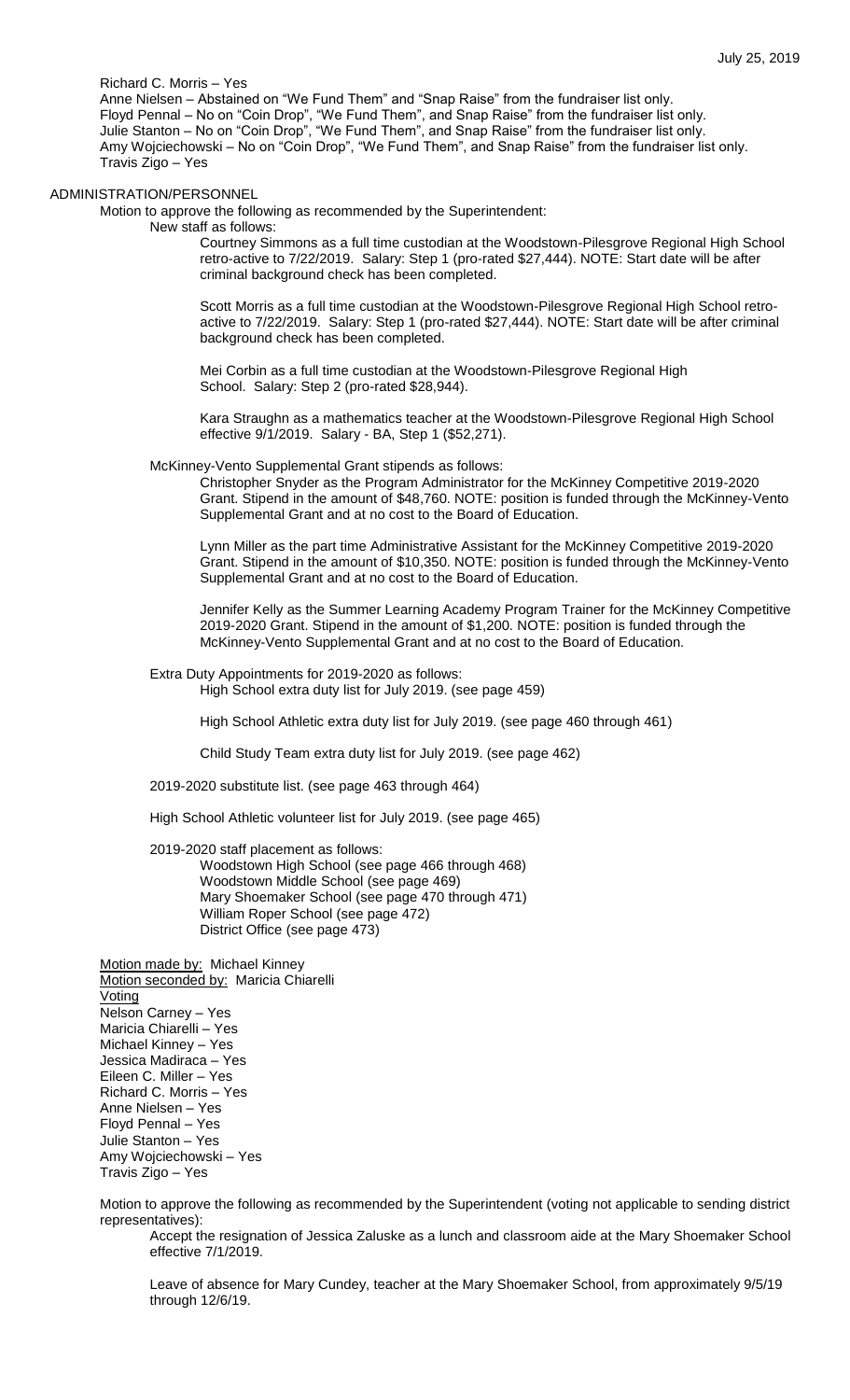Extra Duty Appointments for 2019-2020 as follows: (see page 474 through 477) Mary Shoemaker School extra duty list for July 2019. William Roper School extra duty list for July 2019.

New Staff and Position as follows:

New full time Teacher of Students with Disabilities position for the 2019-2020 school year. NOTE: This is a new position due to IEP recommendations.

Maria Eisenart as a Teacher of Students with Disabilities at the William Roper School effective 9/1/2019. Salary - BA, Step 8 (\$54,641).

Johanna Riggins as a Lunch Aide at the Mary Shoemaker School effective 9/5/2019. Salary - \$10.35 per hour, 2.5 hours per day.

Motion made by: Michael Kinney

Motion seconded by: Amy Wojciechowski Voting Nelson Carney – Yes Maricia Chiarelli – Yes Jessica Madiraca – Yes Eileen C. Miller – Yes Anne Nielsen – Yes Floyd Pennal – Yes Julie Stanton – Yes Amy Wojciechowski – Yes Travis Zigo – Yes

#### OPERATIONS/FINANCE

Motion to approve the following financial reports as recommended by the School Business Administrator: (see Board Minutes Financial Back-up Binder for details).

\_\_\_\_\_\_\_\_\_\_\_\_\_\_\_\_\_\_\_\_\_\_\_\_\_\_\_\_\_ \_\_\_\_\_\_\_\_\_\_\_\_\_\_\_\_\_\_\_\_\_\_\_\_

Pursuant to N.J.A.C. 6A:23A-16.10 (c)3, I certify that as of May 31, 2019, no budgetary line item account has obligations and payments (contractual orders) which in total exceed the amount appropriated by the Woodstown-Pilesgrove Regional Board of Education pursuant to N.J.S.A. 18A:22-8.1 and N.J.S.A. 18A:22-8.2 and no budgetary line item account has been over-expended in violation of N.J.A.C. 6:23- 16.10 (a)1.

Board Secretary **Date** 

The May 31, 2019, preliminary final Report of the Treasurer of School Funds for the 2018-2019 school year is in agreement with the May 31, 2019, preliminary Report of the Board Secretary, pending audit.

Pursuant to N.J.A.C. 6A:23A-16.10(c)4, that the Woodstown-Pilesgrove Regional Board of Education certifies that as of May 31, 2019, and after review of the Secretary's Monthly Financial Report and the Treasurer's Monthly Financial Report and upon consultation with the appropriate district officials, to the best of the Board's knowledge, no major account or fund has been over-expended in violation of N.J.A.C. 6A:23A-16.10(a)1 and that sufficient funds are available to meet the district's financial obligations for the remainder of the fiscal year.

EFT's for June 2019, additional hand check payments for June 2019, additional payment list for the month of June 2019, and payment list for the month of July 2019.

Transfer of funds as previously approved by the Superintendent pursuant to 18A:22-8.1 for the month of May 2019.

Additional financial reports as follows:

Student Activities and Athletics for the month of June 2019. Scholarships for the month of June 2019. Odyssey of the Mind for the month of June 2019.

Cafeteria Report for the month of June 2019.

Woodstown Community School for the month of June 2019.

Motion made by: Maricia Chiarelli Motion seconded by: Amy Wojciechowski **Voting** Nelson Carney – Yes Maricia Chiarelli – Yes Michael Kinney – Yes Jessica Madiraca – Yes Eileen C. Miller – Yes Richard C. Morris – Yes Anne Nielsen – Yes Floyd Pennal – Yes Julie Stanton – Yes Amy Wojciechowski – Yes Travis Zigo – Yes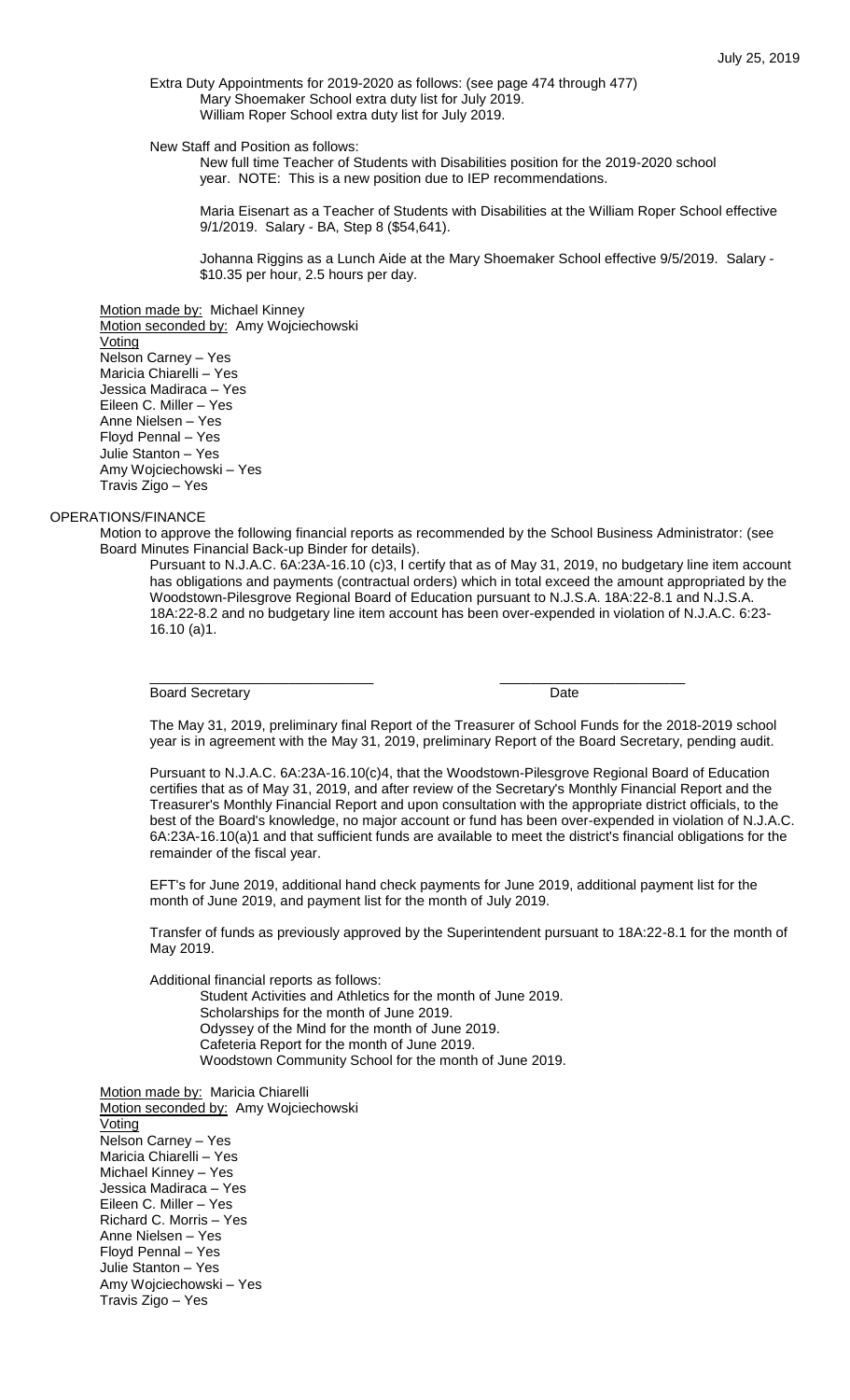Motion to approve the following as recommended by the School Business Administrator:

Rescind the previously approved May 23, 2019 resolution for the withdrawal of funds from the Capital Reserve account to fund the replacement of the fire suppression pump in the amount of \$15,000.00 as the general fund is able to fund this project.

Resolution to authorize the School Business Administrator to cancel unexpended 2012 Capital Projects Fund balance (Project: Woodstown High School/Middle School New Multi-Purpose Room & Renovate Science Rooms) in the amount of \$97,608.59.

WHEREAS, pursuant to N.J.A.C. 6A:26-4.6(c), any proceeds of school bonds issued by the district for the purpose of funding a non-SDA constructed school facilities project after the enactment of EFCFA which remain unspent upon completion of the school facilities project (and/or other capital project whose funding was authorized by bonds) shall be used by the district to reduce the outstanding principal amount at the earliest call date or annually reduce the debt service principal payments.

NOW THEREFORE BE IT RESOLVED the Woodstown-Pilesgrove Regional School District Board of Education hereby authorizes the district's School Business Administrator to cancel unexpended 2012 Capital Projects Fund balance (Project: Woodstown High School/Middle School New Multi-Purpose Room & Renovate Science Rooms) consistent with all applicable laws and regulations.

Contract with P.E.S.I to provide home instruction services for the 2019-2020 school year.

Resolution and contract to enter into a cooperative pricing agreement with Sourcewell.

Submission of the 2019-2020 IDEA Grant in the amount of \$312,242 .00 for Basic and \$4,967.00 for Preschool.

Submission and acceptance of the 2019-2020 Region 8 McKinney-Vento Competitive Grant application serving the homeless population of Salem, Cumberland and Cape May counties in the amount of \$273,823.00.

Permission to apply for the 2019-2020 New Jersey Department of Education Division of Early Childhood Education Preschool Education Expansion Aid Competitive Grant (PEEA) to increase access to high quality preschool.

Contract with Gloucester County Special Services School District for professional services for the 2019- 2020 school year.

Contract with Y.A.L.E. School Inc., for the attendance of student NJSmart #6201980707 for the 2019- 2020 school year in the amount of \$65,404.50 for 210 days.

Resolution authorizing the disposal of surplus property as follows:

WHEREAS, the Woodstown-Pilesgrove Regional School District Board of Education ("Board") is the owner of certain surplus property which is no longer needed for public use; and

WHEREAS, the Board is desirous of selling said surplus property in an "as is" condition without express or implied warranties.

NOW THEREFORE, be it RESOLVED by the Woodstown-Pilesgrove Regional School District Board of Education in Woodstown NJ, County of Salem, as follows:

(1) The sale of the surplus property shall be conducted through GovDeals pursuant to State Contract A-83453/T2581 in accordance with the terms and conditions of the State Contract. The terms and conditions of the agreement entered into with GovDeals is available online at govdeals.com and also available from the Board.

(2) The sale will be conducted online and the address of the auction site is govdeals.com.

(3) The sale is being conducted pursuant to Local Finance Notice 2008-9.

(4) The identification of surplus property will be an ongoing process.

(5) The surplus property as listed below shall be sold in an "as-is" condition without express or implied warranties with the successful bidder required to execute a Hold Harmless and Indemnification Agreement concerning use of said surplus property. (6) The Board reserves the right to accept or reject any bid submitted.

Surplus Property: AirPac Portable Air Conditioning Unit, Model #3000, Serial # H084174

Contract per bid with Gloucester County Special Services School District for special education out-ofdistrict route SS498 with one-to-one aide beginning July 8, 2019 through August 16, 2019 for a total route cost of \$450.00 per diem, plus a 7% administrative fee. (Note: This route contains students from other districts and therefore the cost per diem will be pro-rated accordingly by GCSSSD.)

Contract per bid with Gloucester County Special Services School District for special education in-district routes SS510A and SS510B with an aide on each bus beginning July 1, 2019 through July 25, 2019, Monday through Thursday, for a total route cost per diem for each bus of \$312.00, plus a 7% administrative fee. (Note: These routes may contain students from other districts and therefore the cost per diem will be pro-rated accordingly by GCSSSD.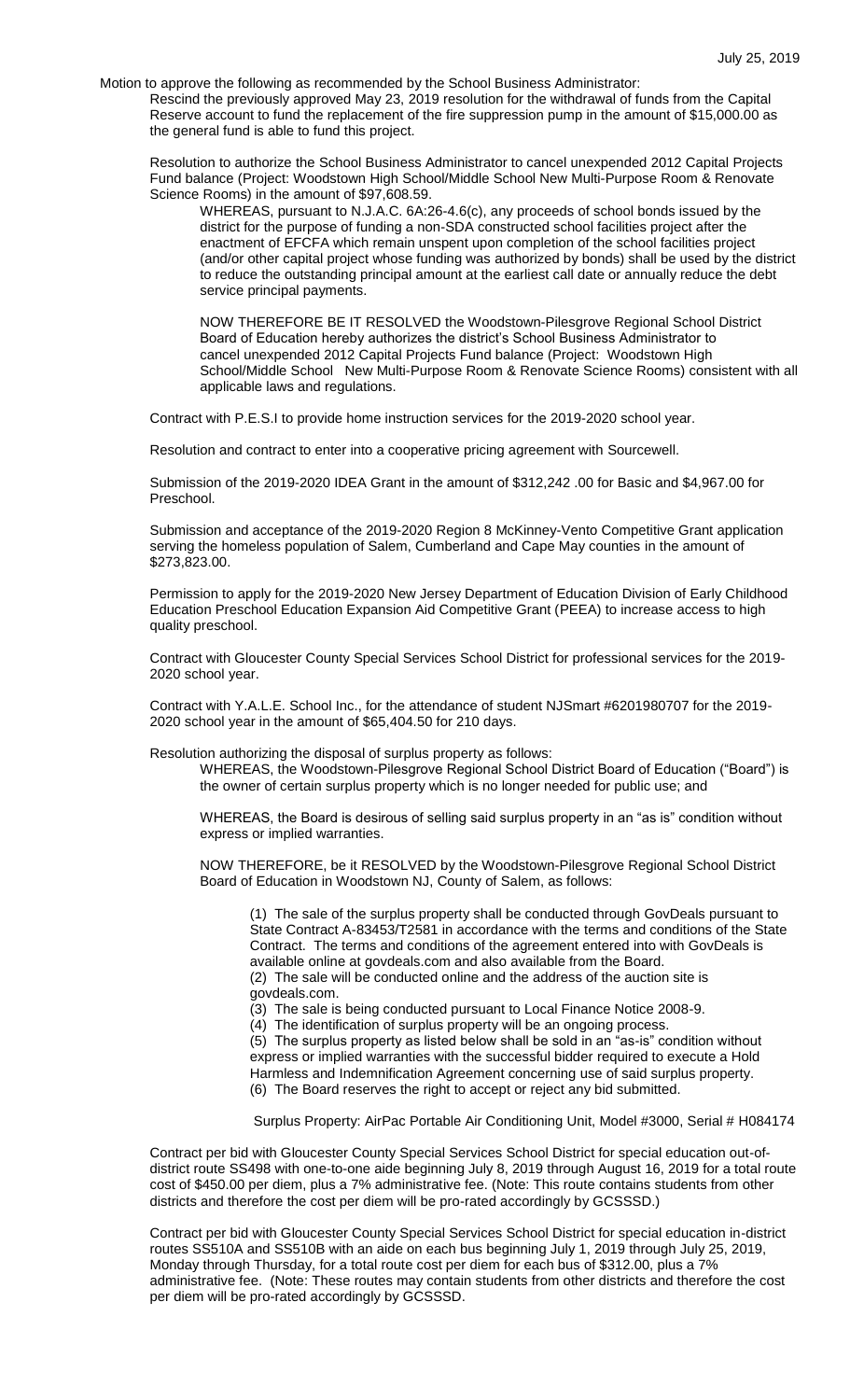Joint transportation agreement with Pittsgrove Township BOE for summer special education out-of-district route ESY19-Cumb for students NJSMART #2384482013 and #1416288941 with an aide at \$70.52 per diem per student beginning July 8, 2019 to August 15, 2019, Monday through Thursday.

Joint transportation agreement with Pittsgrove Township BOE for summer special education out-of-district route ESY19-SAL for student NJSMART #7182903077 with an aide at \$80.58 per diem per student beginning July 8, 2019 through August 15, 2019, Monday through Thursday.

Request approval to award the reconstruction of the ADA ramp at the Woodstown - Pilesgrove Regional High School to Aliano Brothers General Contractors, Inc. in the amount of \$23,850. Aliano Brothers General Contractors, Inc. provided the lowest responsible proposal to RFP #GA18-108. Project will be funded from capital reserve. This reconstruction project is necessary to comply with the NJ Department of Education's Methods of Administration Compliance Review.

Motion made by: Maricia Chiarelli Motion seconded by: Michael Kinney Voting Nelson Carney – Yes Maricia Chiarelli – Yes Michael Kinney – Yes Jessica Madiraca – Yes Eileen C. Miller – Yes Richard C. Morris – Yes Anne Nielsen – Yes Floyd Pennal – Yes Julie Stanton – Yes Amy Wojciechowski – Yes Travis Zigo – Yes

Motion to approve the following as recommended by the School Business Administrator (voting not applicable to sending district representatives):

Contract with Bridgeton Board of Education to provide home instruction services to student NJSmart #5502090776 from June 10, 2019 through June 12, 2019 at a cost of \$180.00.

Contract with the State of New Jersey Commission for the Blind and Visually Impaired for student NJSmart #8611345492 at a cost of \$1,900.00 for the 2019-2020 school year.

Accept a donation from Chiarelli Paving, LLC, for paving work to the Mary S. Shoemaker parking lot.

Motion made by: Maricia Chiarelli Motion seconded by: Amy Wojciechowski **Voting** Nelson Carney – Yes Maricia Chiarelli – Abstained to the Chiarelli Paving donation only. Jessica Madiraca – Yes Eileen C. Miller – Yes Anne Nielsen – Yes Floyd Pennal – Yes Julie Stanton – Yes Amy Wojciechowski – Yes Travis Zigo – Yes

POLICY - None

## OLD BUSINESS – None

#### NEW BUSINESS – None

#### REPORTS

School Business Administrator – Mrs. Chin discussed quantitative aspects of Preschool Expansion Aid/PEA (e.g., budget methodology, etc.); Mrs. Grossman discussed qualitative aspects of PEA (e.g., class size, timeline, etc.); PEA submission deadline is August 1, 2019.

Administrators monthly reports for July 2019.

Building Reports for the month as follows: Suspension for June 2019 Enrollments for June 2019 Fire/Security Drill for June 2019

## BOARD REPORTS

President -- Mrs. Miller thanked board members for attending board meetings during summer; she also reminded members to always cast vote based on their own opinion/points of view.

#### Sending Districts

Upper Pittsgrove Township -- Mr. Michael Kinney reported on the following:

- passed resolution re consolidation
- bussing costs increased and is a hit to already tight budget
- moving forward with referendum to replace roof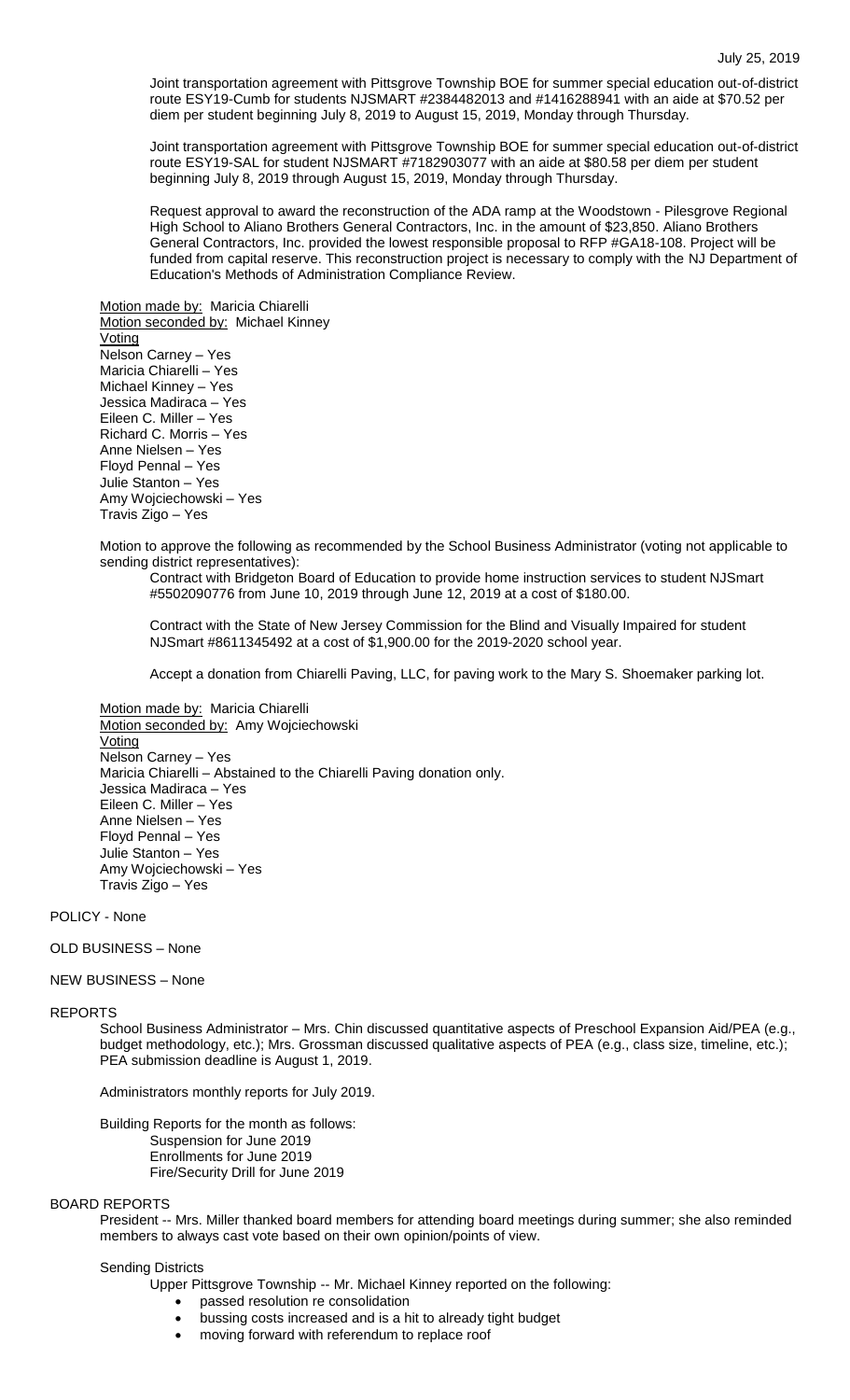Alloway Township -- Mr. Richard Morris reported on the following:

- approved Strategic Plan
- discussed Kindergarten initiative

#### Liaison Reports

NJSBA Delegate Report – Mrs. Miller reported that she attended the "Wings of Change," a social/emotional learning program

SACC Report – Mrs. Madiraca reported the following:

- summer SACC program is going well
- parents expressed that WP's SACC program is flexible and affordable

AG Advisory Council Report – Dr. Stanton reported on the following:

- there was no meeting
- come support County Fair
- Perkins grant approved; funding for Agriculture program

PTO Report – Mr. Zigo had nothing to report.

W-P School Foundation Report – Mrs. Chiarelli reported that no meeting time finalized during the summer; will have more to report next time; discuss BOE interaction with Foundation.

CARE Report – Mr. Pennal had nothing to report.

Marlton Recreation League Report – Mr. Zigo had nothing to report.

Pilesgrove Township Report – Dr. Nielsen had nothing to report.

Woodstown Borough Report – Ms. Wojciechowski reported on the following:

 At recent Woodstown Borough meeting -- discussed the implications of consolidation as it pertains to contracting; anticipate more information on the consolidation topic after November

### AUDIENCE PARTICIPATION – Non-agenda Items.

 Angel Pennal of Pilesgrove inquired about coaching assignments and the timing of information dissemination; Mrs. Grossman responded and clarified.

### IMPORTANT DATES

- August 15, 2019 Work Session, 6:00 p.m., Board Office Conference Room
	- August 22, 2019 Regular Board Meeting, 7:00 p.m., Mary Shoemaker School Library

## RECESS INTO EXECUTIVE SESSION I

The Open Public Meetings Act allows the Board to enter into executive session for confidential matters (N.J.S.A. 10:4- 12b). Matters discussed in executive session will remain confidential until such time as the need for confidentiality no longer exists.

Motion that the Board of Education enter into executive session, by resolution, to discuss personnel/legal matters. It is expected that the executive session will last approximately 30 minutes. The Board will reconvene in open public session immediately following. Formal action may or may not be taken as a result of the executive session. 8:55 p.m.)

Motion made by: Amy Wojciechowski Motion seconded by: Maricia Chiarelli **Voting** Nelson Carney – Yes Maricia Chiarelli – Yes Michael Kinney – Yes Jessica Madiraca – Yes Eileen C. Miller – Yes Richard C. Morris – Yes Anne Nielsen – Yes Floyd Pennal – Yes Julie Stanton – Yes Amy Wojciechowski – Yes Travis Zigo – Yes

# RESUMPTION OF PUBLIC PORTION OF THE MEETING

Motion to resume the public portion of the meeting at 9:23 p.m.

Motion made by: Floyd Pennal Motion seconded by: Amy Wojciechowski **Voting** Nelson Carney – Yes Maricia Chiarelli – Yes Michael Kinney – Yes Jessica Madiraca – Yes Eileen C. Miller – Yes Richard C. Morris – Yes Anne Nielsen – Yes